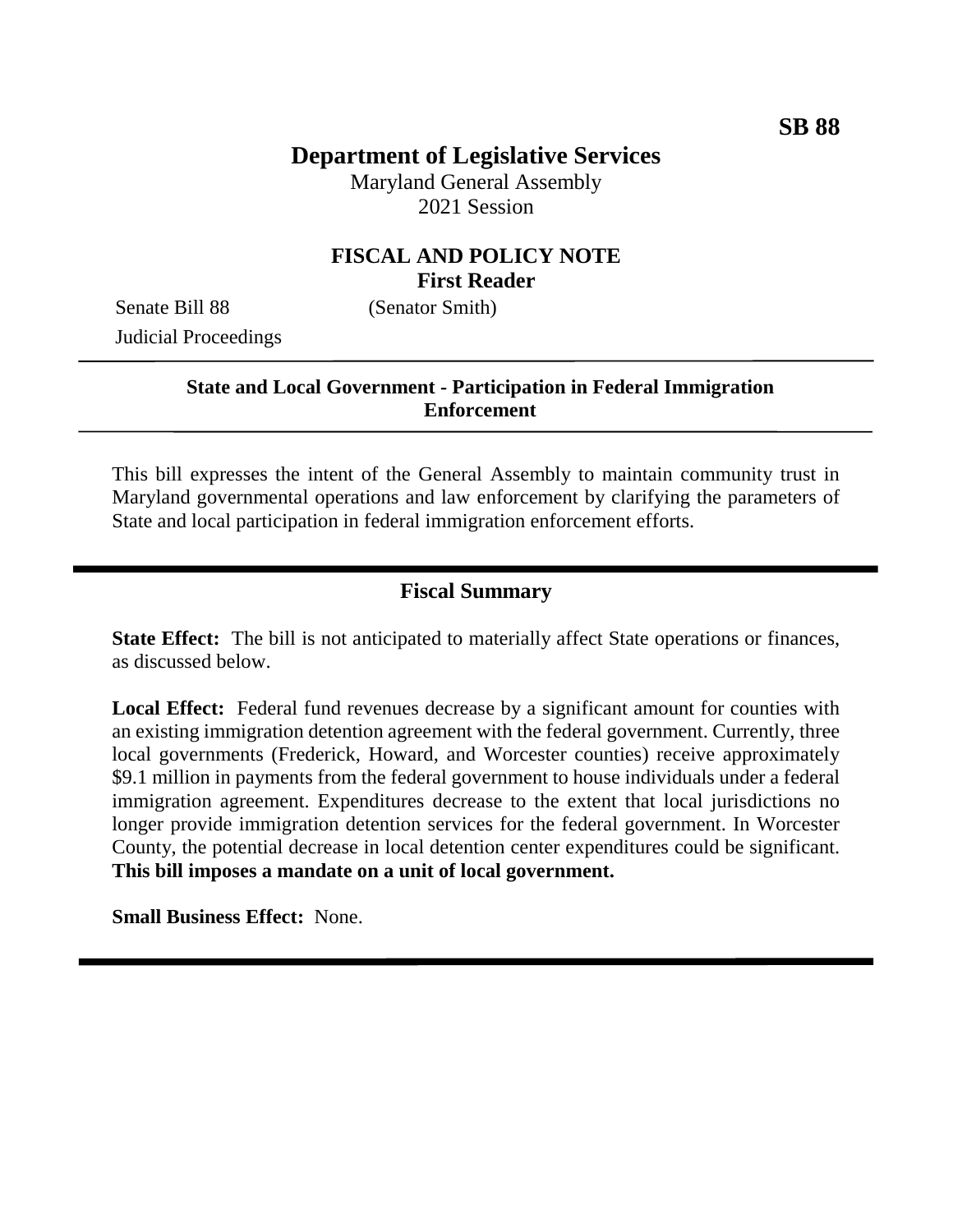# **Analysis**

#### **Bill Summary:**

#### *Selected Definitions*

A "law enforcement agent" includes (1) a law enforcement officer; (2) a chief of a law enforcement agency; and (3) an agent or employee of a State or local law enforcement agency.

A "state or local correctional agent or employee" means an agent or employee of a State correctional facility or local correctional facility.

"Civil immigration enforcement" includes all efforts to investigate, enforce, or assist in the investigation or enforcement of federal civil immigration law.

A "civil immigration violation" means a violation of federal civil immigration law.

#### *Limitations on Immigration Enforcement*

A law enforcement agent may not, during the performance of regular police functions, (1) inquire about an individual's citizenship, immigration status, or place of birth during a stop, a search, or an arrest; (2) detain, or prolong the detention of, an individual for the purposes of investigating the individual's citizenship or immigration status or, based on the suspicion that the individual has committed a civil immigration violation; or (3) transfer an individual to federal immigration authorities unless required by federal law.

Without a judicial warrant, a law enforcement agent may not, pursuant to a request by federal immigration authorities made in relation to civil immigration enforcement purposes (1) transfer an individual to federal immigration authorities for the purpose of civil immigration enforcement; (2) detain an individual for the purpose of civil immigration enforcement; or (3) notify federal immigration authorities of an individual's location, address, or any other information that may be used to aid federal immigration authorities for the purpose of civil immigration enforcement. Without a judicial warrant, a State or local correctional agent or employee may not detain an individual beyond the period prescribed by applicable State or local law or solely for a purpose related to civil immigration enforcement.

The bill does not prohibit a law enforcement agent or State or local correctional agent or employee from (1) responding to a request from federal immigration authorities for information regarding a specific person's criminal record when required by State or federal law, or a lawful subpoena; (2) sending to, or receiving from, any local, State, or federal

SB 88/ Page 2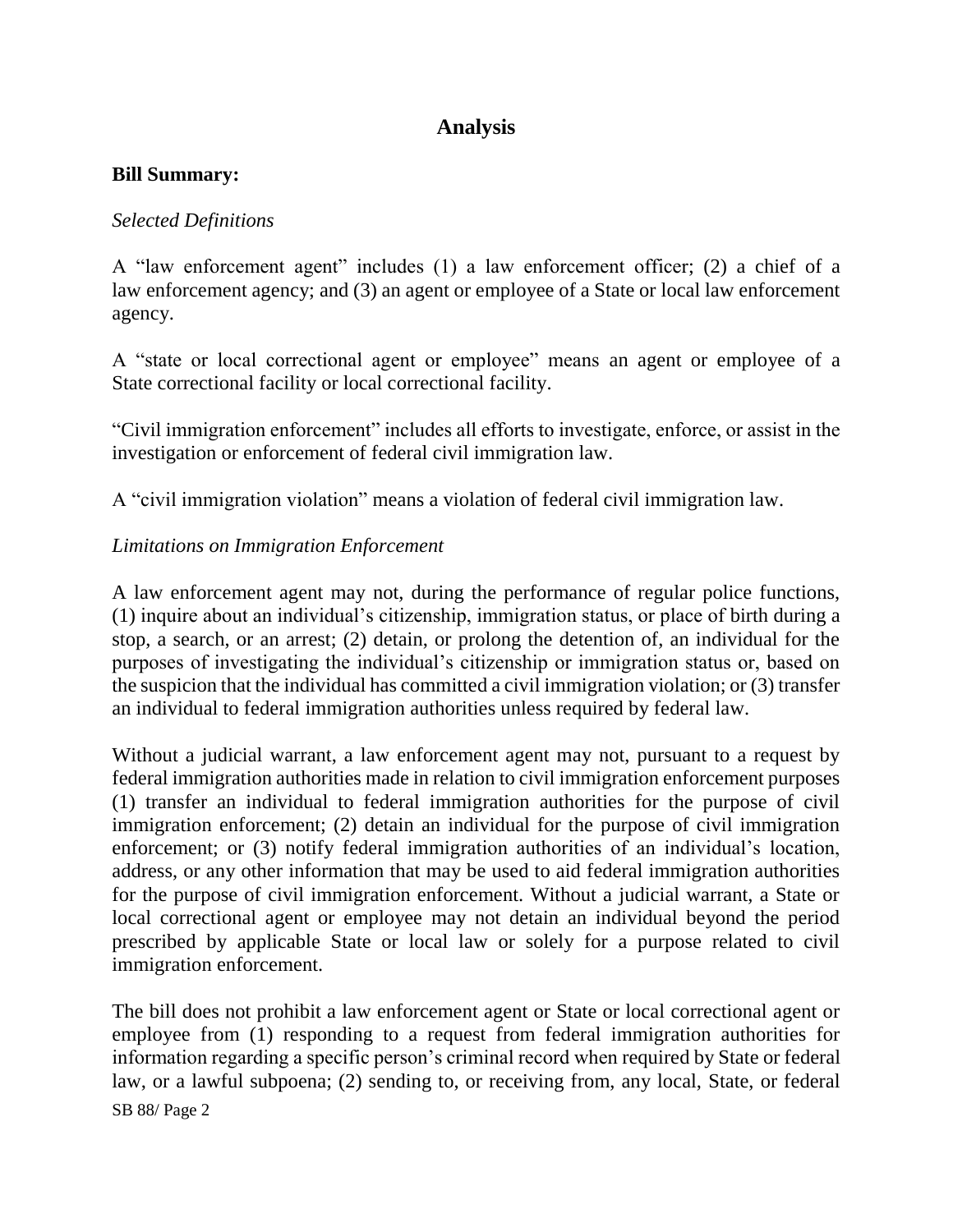agency information regarding the citizenship or immigration status of an individual when required by State or federal law; or (3) otherwise complying with a requirement of State or federal law or a judicial warrant.

#### *Immunity*

An official of State or local government is immune from criminal and civil liability for refusing to provide information to the federal government or another state that will be used for the creation or maintenance of a registry for the purpose of discriminating against individuals on the basis of religion, race, gender, sexual orientation, immigration status, or national or ethnic origin. The State may indemnify an official of State or local government for any costs associated with or any judgment in an action or suit filed based on the official's refusal to provide information to the federal government or another state that will be used for the creation or maintenance of a registry for the purpose of discriminating against individuals on the basis of religion, race, gender, sexual orientation, immigration status, or national or ethnic origin.

#### *Citizenship and Immigration Status*

Except as otherwise provided in State law, a unit of State or local government may not (1) coordinate with federal immigration authorities in any way related to civil immigration enforcement; (2) allow federal immigration authorities to access an area not accessible to the public in a building owned or controlled by the State or a local government; (3) contact federal immigration authorities regarding an individual who may be subject to civil immigration enforcement; (4) notify federal immigration authorities of an individual's release from a State or local correctional facility; (5) communicate any information about an individual who is or may be subject to civil immigration enforcement to federal immigration authorities; (6) assist in the investigation of the citizenship or immigration status of an individual, unless the status is material to a criminal investigation; or (7) provide federal immigration authorities with access to or use of any facility, information, or equipment owned or controlled by a unit of State or local government for the purpose related to civil immigration enforcement.

Generally, a unit of State or local government or an agent or employee of a unit may not (1) condition the provision of a benefit, an opportunity, or a service on the citizenship or immigration status of an individual unless otherwise required by State or federal law or a court order; (2) coerce, intimidate, or threaten any individual based on the actual or perceived citizenship or immigration status of the individual or specified family and household members; (3) require an individual to prove the individual's citizenship or immigration status; (4) require an individual to complete any type of registration on the basis of religion, race, gender, sexual orientation, immigration status, or national or ethnic origin; (5) include questions relating to citizenship or immigration status as part of any

SB 88/ Page 3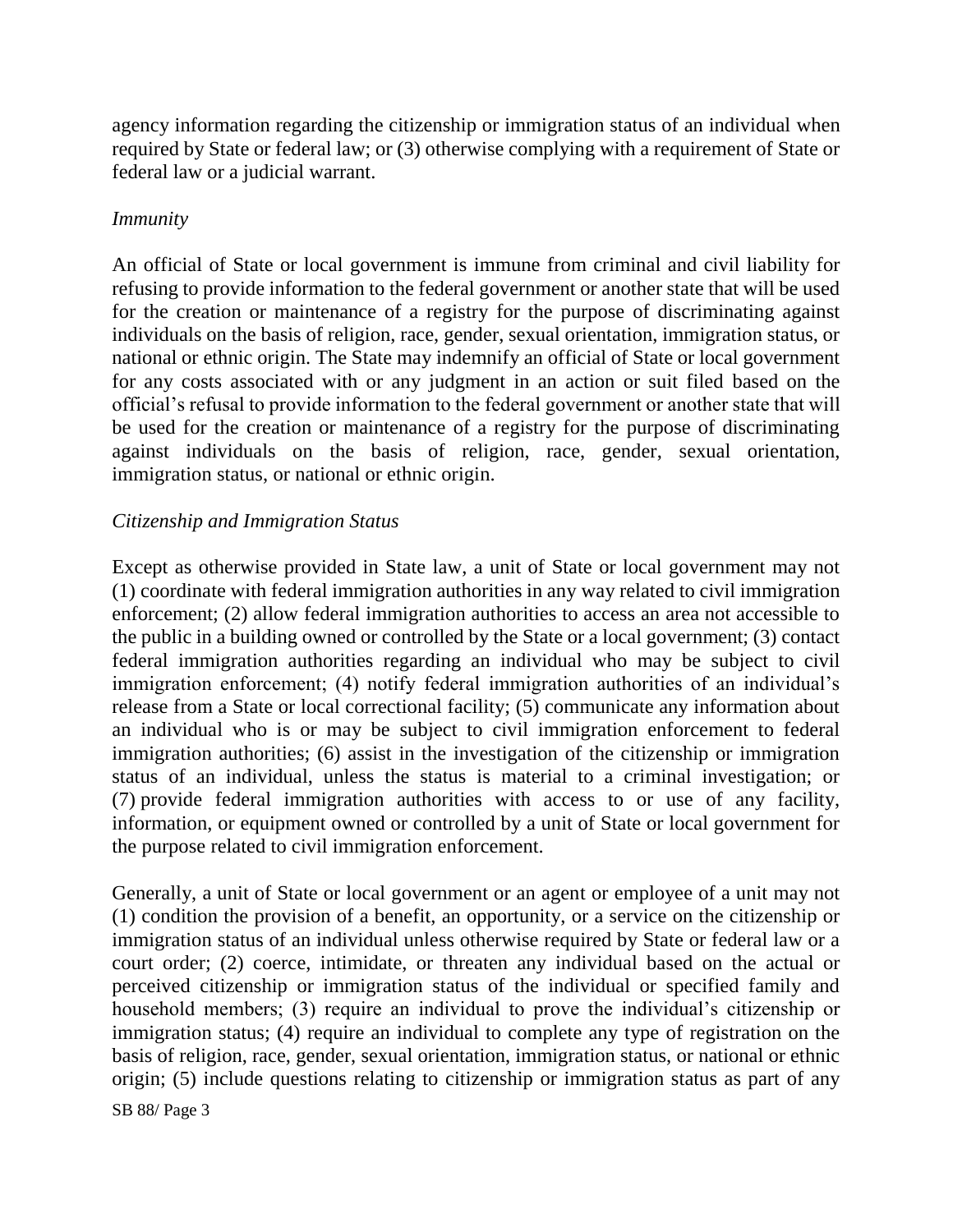routine questioning; (6) request information about or investigate, or assist in the investigation of, the citizenship or immigration status of an individual, unless that information is material to a criminal investigation; or (7) enter into an intergovernmental services agreement, or any other agreement, with the federal government for any purpose related to civil immigration enforcement.

If the citizenship or immigration status of an individual is relevant to a protection accorded to the individual under State or federal law, or subject to a requirement imposed by international treaty, a unit of State or local government, or the agent or employee of a unit of State or local government, may notify the individual of the protection or requirement and provide the individual an opportunity to voluntarily disclose the individual's citizenship or immigration status for the purpose of receiving the protection or complying with the requirement.

The following documents must be accepted for the purpose of proving an individual's identity in the same manner that a valid driver's license or State-issued identification card is accepted for the purposes of proving an individual's identity: (1) a driver's license or identification card issued by a foreign government; (2) a passport issued by a foreign government; and (3) a document issued by the embassy or consulate of a foreign government that identifies the individual. Presenting these documents may not subject an individual to a higher level of scrutiny or different treatment. However, this provision does not apply to requirements for establishing identity associated with the completion of a United States Citizenship and Immigration Services I-9, employment eligibility verification form.

To the extent practicable, after 48 hours of receiving the request or inquiry, a unit of State or local government must notify any individual who is the subject of a request or inquiry made by federal immigration authorities relating to civil immigration enforcement. If the request or inquiry is made in writing, the unit that received the request or inquiry must provide the individual who is subject of the request or inquiry a copy of that written request or inquiry when providing notice to the individual.

A unit of State or local government, or an agent or employee of a unit of State or local government is not prevented from (1) responding to a request from federal immigration authorities for information about a specific individual's criminal record when required by State or federal law or a lawful subpoena; (2) sending to, or receiving from, any local, State, or federal agency information regarding the citizenship or immigration status of an individual when required by State or federal law; or (3) complying with a requirement of State or federal law or a judicial warrant.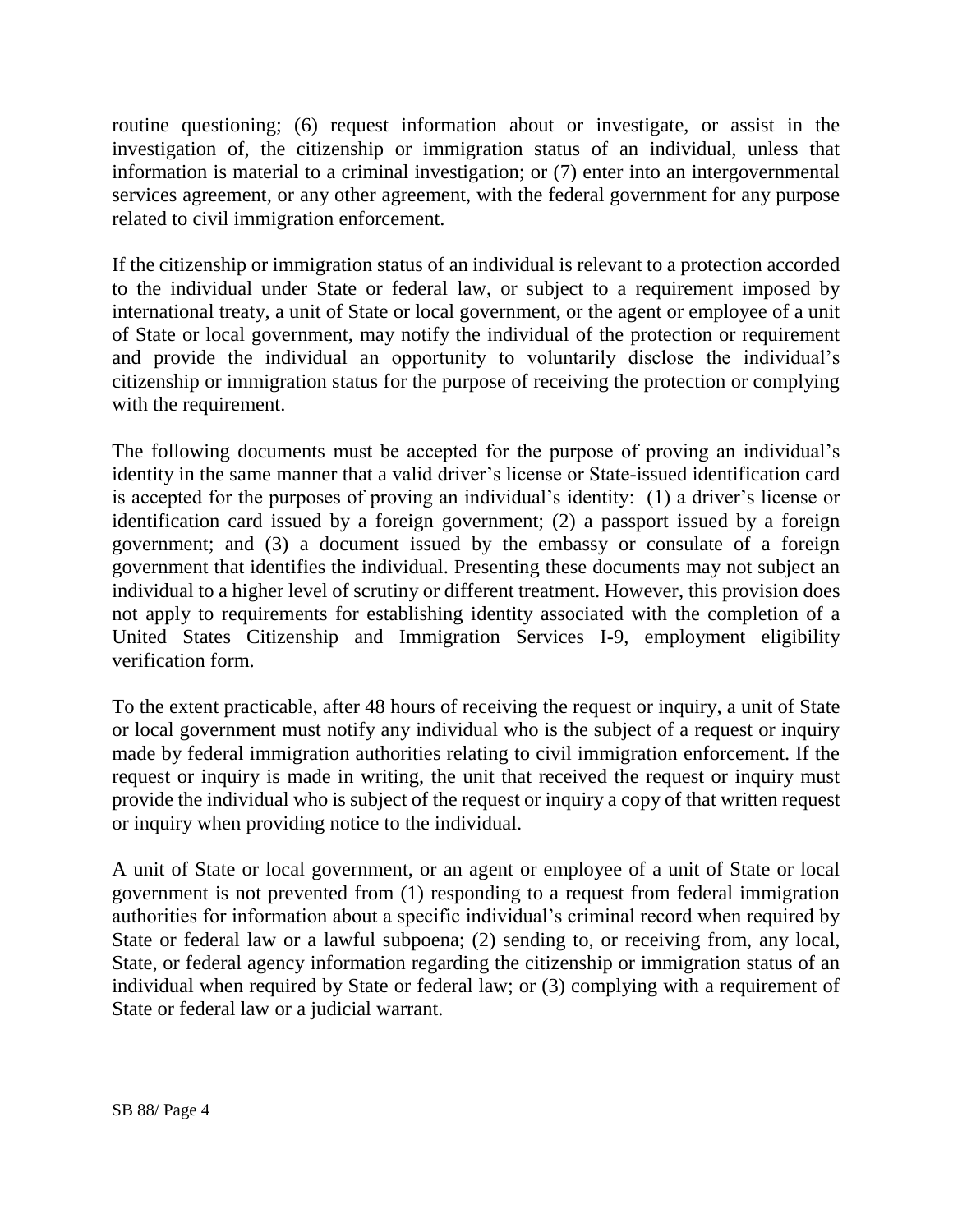## *Use of State Funds*

An officer or unit of State government may not spend money from an appropriation, and a person that receives State funds may not use the State funds, to:

- knowingly create or maintain a registry for the purpose of discriminating against individuals on the basis of religion, race, gender, sexual orientation, immigration status, or national or ethnic origin; or
- knowingly provide information to the federal government or another state for the creation or maintenance of a registry for the purpose of discriminating against individuals on the basis of religion, race, gender, sexual orientation, immigration status, or national or ethnic origin.

The State may not reimburse any expenditure to the extent that the expenditure violates the above provisions. The State is not obligated to appropriate money to pay an expenditure that violates these provisions. Each employee or officer of the State government who makes an expenditure or receives State funds in violation of such provisions is subject to disciplinary action, including termination, under the applicable disciplinary and grievance procedures.

## *Miscellaneous Provisions*

The Attorney General must consult with appropriate stakeholders and develop guidelines to assist public schools, hospitals, and courthouses to draft policies that limit civil immigration enforcement activities on their premises in order to ensure these facilities remain safe and accessible to all, regardless of immigration status. Public schools, hospitals, and courthouses may establish and publish policies that limit immigration enforcement on their premises to the fullest extent possible consistent with federal and State law, based on the guidelines developed by the Attorney General.

In order to ensure that eligible individuals are not deterred from seeking services or engaging with State agencies, the bill requires all State agencies to review their confidentiality policies and identify any changes necessary to ensure that information collected from individuals is limited to that which is necessary to perform agency duties. Any necessary changes to those policies must be made as expeditiously as possible, consistent with agency or department procedures.

The bill also establishes that its provisions are severable and that if any provision of the bill or its application is held invalid for any reason in a court of competent jurisdiction, the invalidity does not affect other provisions or any other application that can be given effect without the invalid provision or application.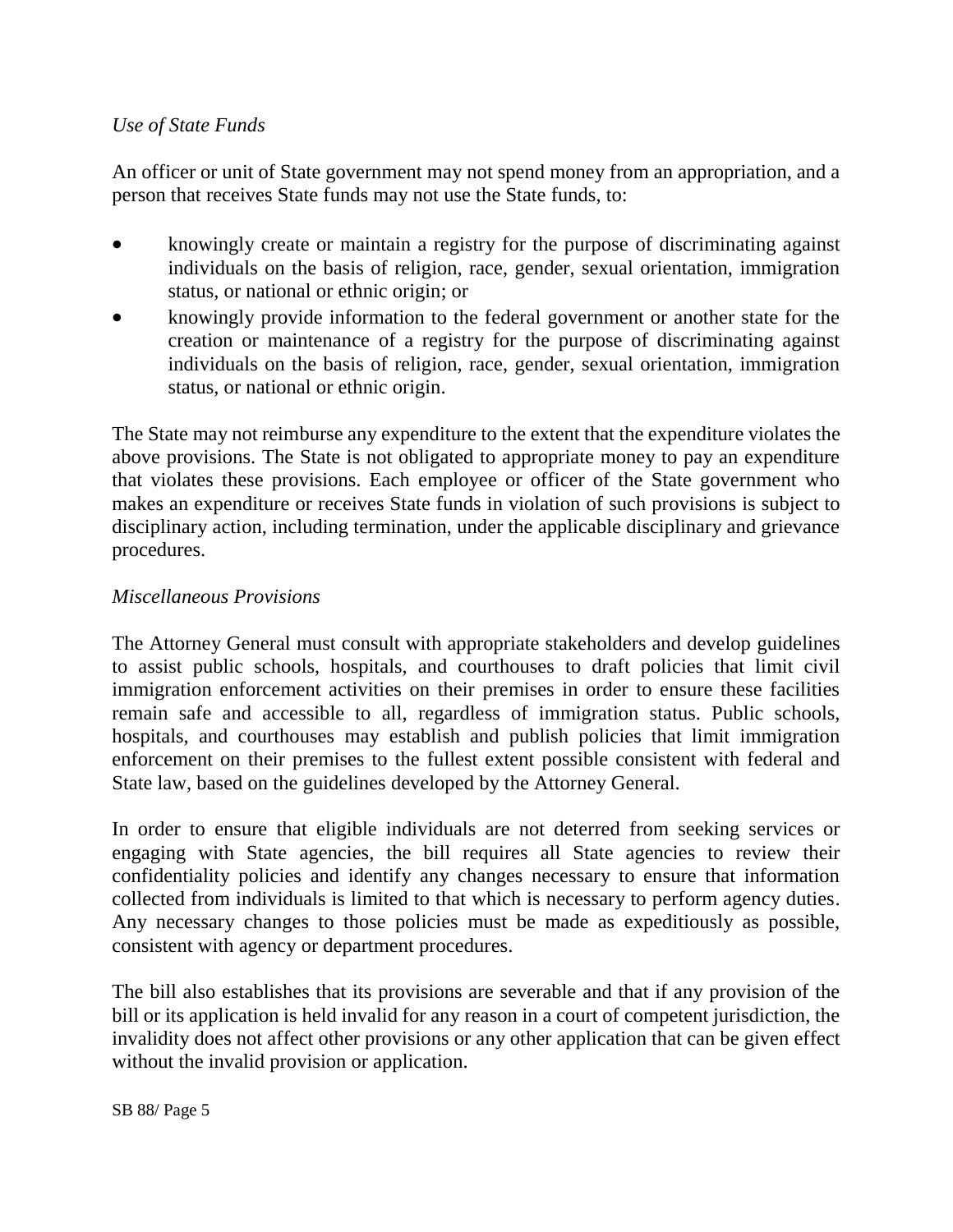**Current Law:** While immigration is controlled by federal law, the Department of Homeland Security (DHS) and the U.S. Immigration, Customs, and Enforcement Division (ICE) have initiated numerous programs that involve state and local law enforcement agencies as allies and additional resources. For example, DHS's Priority Enforcement Program (PEP) was established in 2014 to enable DHS to work with state and local law enforcement to take custody of individuals who pose a danger to public safety before those individuals are released. Under the PEP program, after an individual was arrested and booked for a criminal violation, state and local law enforcement officers would send data to ICE so that ICE could determine whether the individual was a priority for removal, consistent with the DHS enforcement priorities. Under PEP, ICE would seek the transfer of a removable individual when that individual had been convicted of a specified offense, had intentionally participated in an organized criminal gang to further the illegal activity of the gang, or posed a danger to national security.

Pursuant to an executive order dated January 25, 2017, President Trump directed the Secretary of Homeland Security to immediately take all appropriate action to reinstitute the Secure Communities program. Under this program, originally launched in March 2008 and discontinued November 2014, participating correctional facilities would submit the fingerprints of arrestees into traditional criminal databases and immigration databases, such as the U.S. Visitor and Immigrant Status Indicator Technology Program and the Automated Biometric Identification System. If the database indicated that the arrestee matched a record for an individual with an immigration violation, ICE and local law enforcement would automatically be notified. ICE would then review the case and the arrestee's immigration status and determine what action it wished to take. In some instances, ICE would issue a detainer. However, pursuant to an [executive order dated](https://www.federalregister.gov/documents/2021/01/25/2021-01768/revision-of-civil-immigration-enforcement-policies-and-priorities)  [January 20, 2021,](https://www.federalregister.gov/documents/2021/01/25/2021-01768/revision-of-civil-immigration-enforcement-policies-and-priorities) President Biden revoked the executive order that reestablished the Secure Communities program.

**Exhibit 1** shows the total number of immigrant detainers issued in Maryland from fiscal 2003 to 2020.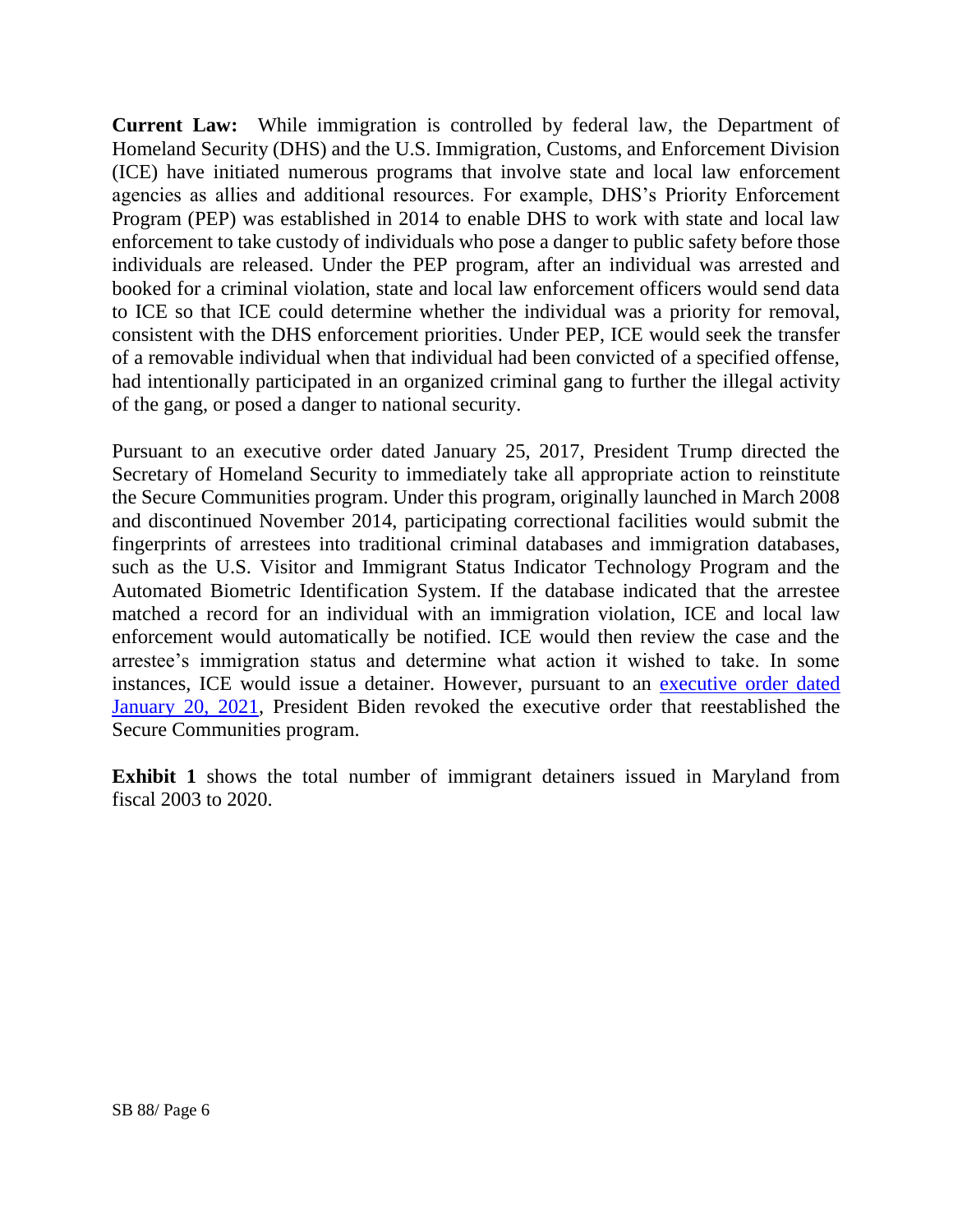

**Exhibit 1 Immigrant Detainers Issued in Maryland Fiscal 2003-2020** 

Source: Transactional Records Access Clearing House (TRAC); Department of Legislative Services

Another initiative, authorized under Section 287(g) of the Immigration and Naturalization Act, allows the Secretary of Homeland Security to enter into written agreements to delegate limited immigration enforcement authority to state and local law enforcement officers. In Maryland, the  $287(g)$  program has been established in three jurisdictions – Cecil, Frederick, and Harford counties. In 2008, the Frederick County Sheriff's Office entered into a partnership with ICE to begin the 287(g) Criminal Alien Program within the county. This partnership entailed training office personnel from both the county detention center and law enforcement operations to become authorized to identify and begin deportation proceedings against undocumented immigrants. The Frederick County Sheriff's Office is one of the few law enforcement offices nationwide that participate in both the jail enforcement program and the law enforcement task force program. In addition, the local detention center in Harford County participates in the 287(g) program. Cecil County began participating in the 287(g) program in February 2019. Anne Arundel County previously participated in the federal program starting in December 2017 but later withdrew in December 2018.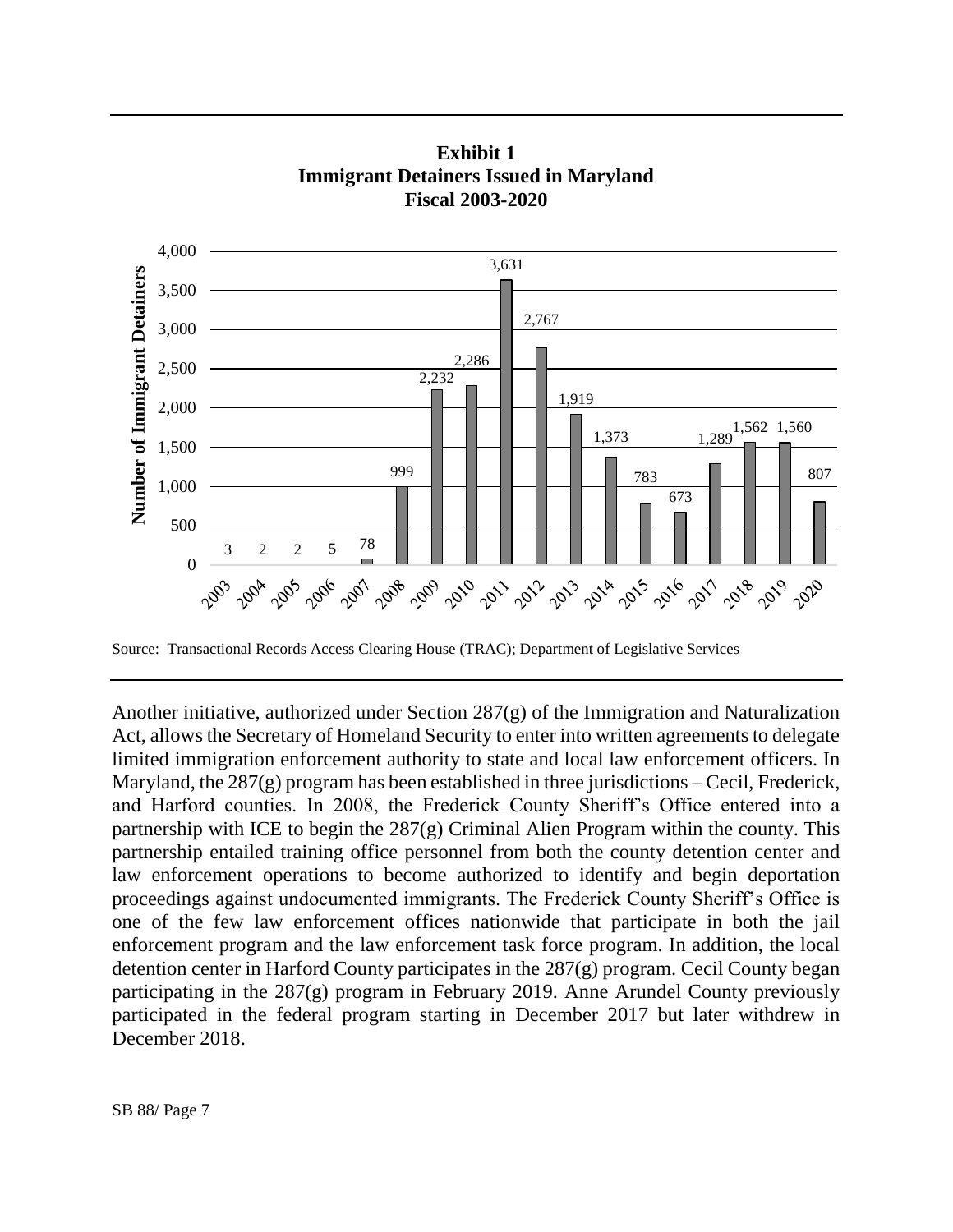The Office of the Attorney General of Maryland reissued a letter of advice in [December](http://www.marylandattorneygeneral.gov/Reports/Immigration_Law_Guidance.pdf) 2018 pertaining to immigration detainers. Such detainers are notices sent from ICE to state or local law enforcement agencies that request the agency to continue to hold the person named in the detainer for up to 48 hours past the date that the individual is otherwise eligible for release. The letter noted that relevant federal regulations specify that the detainer is a request that a state or local agency advise DHS, prior to the detainee's release, in order for DHS to arrange to assume custody in situations in which gaining immediate physical custody is impracticable or impossible. The letter advised that state and local jurisdictions may exercise discretion when determining how to respond to individual immigration detainers.

Federal law does not mandate that state and local law enforcement agencies become involved in immigration efforts. However, federal law does prohibit a state or local government from prohibiting or in any way restricting any government entity or official from sending to or receiving from ICE information regarding the citizenship or immigration status, lawful or unlawful, of any individual. It also prohibits restrictions on any of the following with respect to information regarding the immigration status, lawful or unlawful, of any individual: (1) sending such information to, or requesting or receiving such information from, ICE; (2) maintaining such information; or (3) exchanging such information with any other federal, state, or local government authority

**State and Local Fiscal Effect:** This analysis assumes the Attorney General develops guidelines that ensure compliance with federal law and that the specified parties fully comply with those guidelines. As such, there is no operational or financial impact on State or local entities.

Three local governments (Frederick, Howard, and Worcester counties) currently have immigration detention agreements with the federal government. As shown in **Exhibit 2**, the three jurisdictions receive approximately \$9.1 million in payments from the federal government to house individuals under a federal immigration detention agreement. In Worcester County, the federal payments account for approximately 54% of the total cost of operating the county's detention center. In Frederick and Howard counties, the federal payments account for less than 15% of the total operating cost of the local detention center.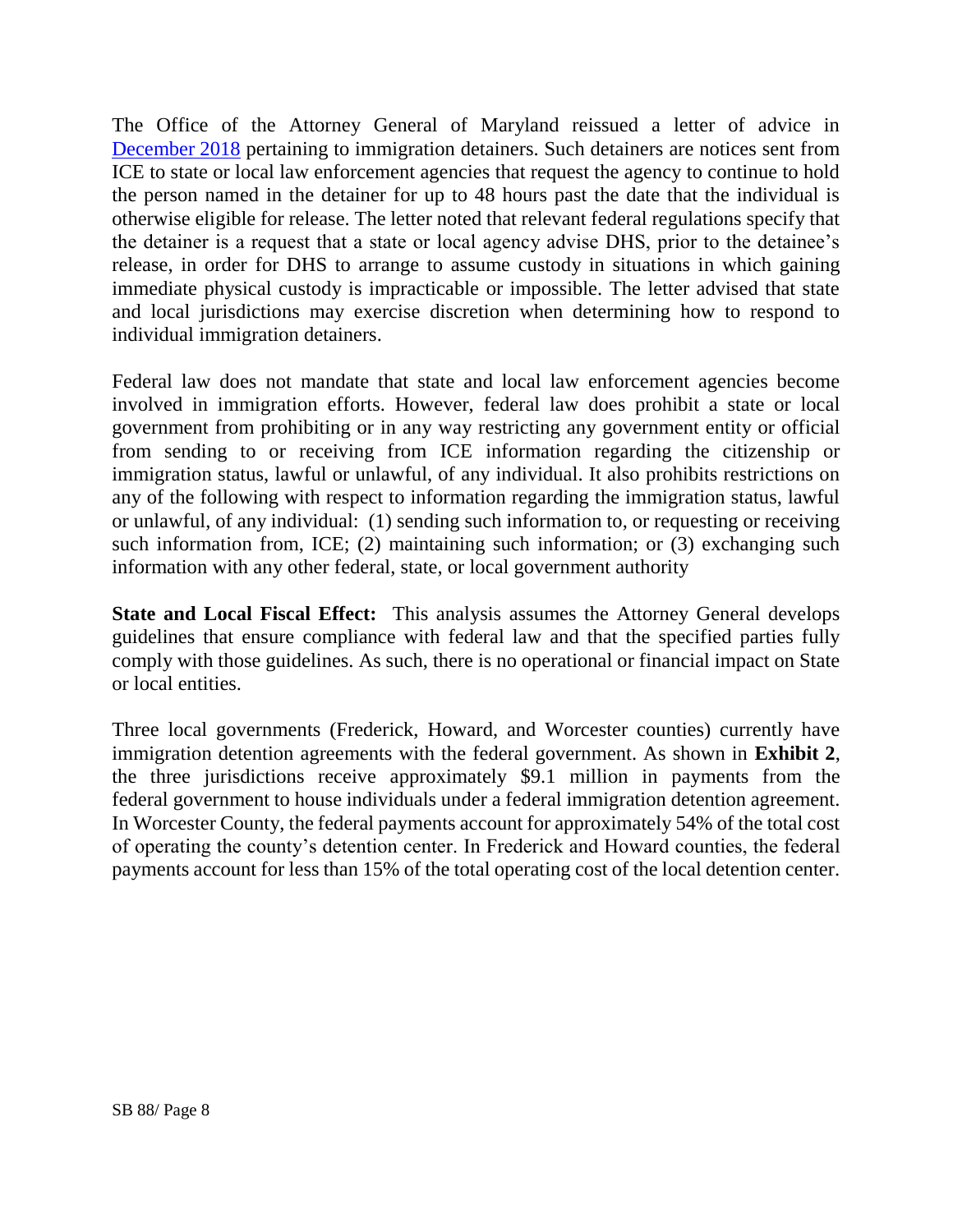# **Exhibit 2 Local Governments with Federal Immigration Detention Agreements Federal Payments and Share of Total Detention Center Costs Fiscal 2020**

|                                     | <b>Frederick</b> | <b>Howard</b> | Worcester     |
|-------------------------------------|------------------|---------------|---------------|
| <b>Federal Payments</b>             | \$1.0 million    | \$2.9 million | \$5.2 million |
| <b>Total Detention Center Costs</b> | 16.1 million     | 20.5 million  | 9.7 million   |
| <b>Federal Payments</b>             | 6%               | 14%           | 54%           |
| As Percent of Total Costs           |                  |               |               |

Source: County Budget Documents; Department of Legislative Services

## **Additional Information**

**Prior Introductions:** SB 901 of 2020 received a hearing in the Senate Judicial Proceedings Committee, but no further action was taken. Its cross file, HB 1612, was referred to the House Rules and Executive Nominations Committee, but no further action was taken. HB 1362 of 2017, a similar bill, passed the House and was referred to the Senate Judicial Proceedings Committee, but no further action was taken. Its cross file, SB 835, received a hearing in the Senate Judicial Proceedings Committee but was later withdrawn.

**Designated Cross File:** HB 304 (Delegate W. Fisher) - Judiciary.

**Information Source(s):** Maryland Commission on Civil Rights; Baltimore City; Frederick, Howard, Montgomery, Prince George's, and Worcester counties; Maryland State Treasurer's Office; Judiciary (Administrative Office of the Courts); Maryland State Department of Education; Baltimore City Community College; University System of Maryland; Morgan State University; Department of Budget and Management; Department of Public Safety and Correctional Services; Department of State Police; Maryland Department of Transportation; Baltimore County Public Schools; Prince George's County Public Schools; Department of Legislative Services

j